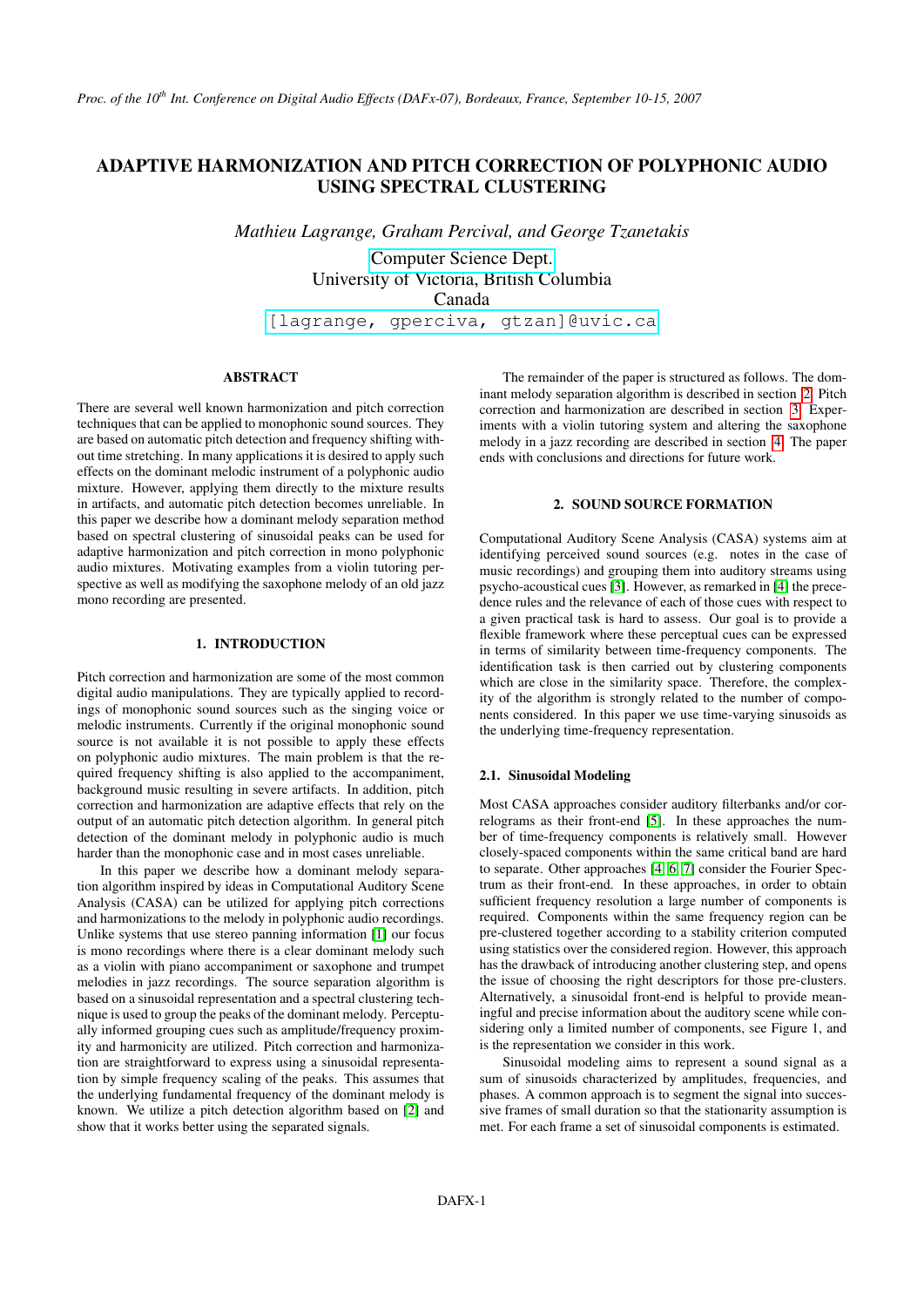

Figure 1: *Picking of 20 peaks in the spectrum of a mixture of two harmonic sources.*

The discrete signal  $x^k(n)$  at frame index k is then modeled as follows:

$$
x^{k}(n) = \sum_{l=1}^{L^{k}} a_{l}^{k} \cos\left(\frac{2\pi}{F_{s}} f_{l}^{k} \cdot n + \phi_{l}^{k}\right)
$$
 (1)

where  $F_s$  is the sampling frequency and  $\phi_i^k$  is the phase at the beginning of the frame of the *l*-th component of  $L^k$  sine waves. The  $f_l$  and  $a_l$  are the frequency and the amplitude of the l-th sine wave, respectively, both of which are considered constant within the frame. For each frame  $k$ , a set of sinusoidal parameters  $S^k = \{p_1^k, \dots, p_{L^k}^k\}$  is estimated. The system parameters of this Short-Term Sinusoidal (STS) model  $S<sup>k</sup>$  are the  $L<sup>k</sup>$  triplets  $p_l^k = \{f_l^k, a_l^k, \phi_l^k\}$ , often called *peaks*.

These parameters can be efficiently estimated by picking some local maxima from a Short-Term Fourier Transform (STFT) with a frame size of 46ms and a hop size of 11ms. The precision of these estimates is further improved using phase-based frequency estimators which utilize the relationship between phases of successive frames [\[8\]](#page-3-8). Using this enhanced frequency estimate, the rough amplitude estimate provided by the magnitude of the local maximum is also corrected.

## 2.2. Spectral Clustering

In order to simultaneously optimize partial tracking and source formation, we construct a graph over the entire duration of the sound mixture of interest. Unlike approaches based on local information [\[9\]](#page-3-9), we utilize the global normalized cut criterion to partition the graph (spectral clustering). This criterion as been successfully used for image and video segmentation [\[10\]](#page-3-10). In our perspective, each partition is a set of peaks that are grouped together such that the similarity within the partition is maximized and the dissimilarity between different partitions is maximized. By appropriately defining the similarity between peaks, a variety of perceptual grouping cues can be used.

To express such similarity, the edge weight connecting two peaks  $p_l^k$  and  $p_{l}^{k}$  (k is the frame index and l is the peak index) may depend on the proximity of frequency, amplitude and harmonicity:

<span id="page-1-2"></span>
$$
W(p_l^k, p_{l'}^{k'}) = W_f(p_l^k, p_{l'}^{k'}) \cdot W_a(p_l^k, p_{l'}^{k'}) \cdot W_h(p_l^k, p_{l'}^{k'}) \quad (2)
$$

where  $W_x$  are typically radial basis functions of distance among the two peaks in the  $x$  axis. For more details see [\[11,](#page-3-11) [12\]](#page-3-12).

<span id="page-1-1"></span>

Figure 2: *Block-Diagram of the Dominant Melody Segregation Algorithm.*

Most existing approaches that apply the Ncut algorithm to audio [\[13,](#page-3-13) [7\]](#page-3-7) consider the clustering of components over one analysis frame only. However, the time integration (partial tracking) is as important as the frequency one (source formation) and should be carried out at the same time. We therefore propose in [\[12\]](#page-3-12) to consider the sinusoidal components extracted within a texture window of several spectral frames (20 in the experiments). Figure [2](#page-1-1) shows a block diagram of the proposed separation scheme.

We considered a maximum of 40 sinusoids per frame. Those frames are 20 ms long. We chose to select two out of three clusters of peaks for each texture window to perform the resynthesis. The clusters with the highest average within similarity based on Equation [2](#page-1-2) are selected. An example of separation is depicted in Figure [3.](#page-2-0) A bank of sinusoidal oscillators is used for resynthesis.

# <span id="page-1-0"></span>3. PITCH CORRECTION AND HARMONIZATION

Pitch correction and harmonization both rely on the ability to modify the perceived pitch of a sound without changing its duration in time. For the sounds we are interested in, the pitch directly corresponds to the fundamental frequency of the sound, therefore we do not differentiate between pitch and fundamental frequency. A sinusoidal representation is ideally suited for this purpose and therefore most systems for pitch modification and harmonization are based on the phasevocoder [\[14\]](#page-3-14). These effects work particularly well for signals with slowly varying harmonic structure that have small amounts of transients and background noise.

Using a sinusoidal representation, pitch shifting is achieved by scaling the frequencies of each peak in the representation. In the case of pitch correction we multiply the peaks corresponding to the dominant melody and do not retain the original peaks. For harmonization both the original and the multiplied peaks are retained for resynthesis and multiple scaling factors are used to form chords.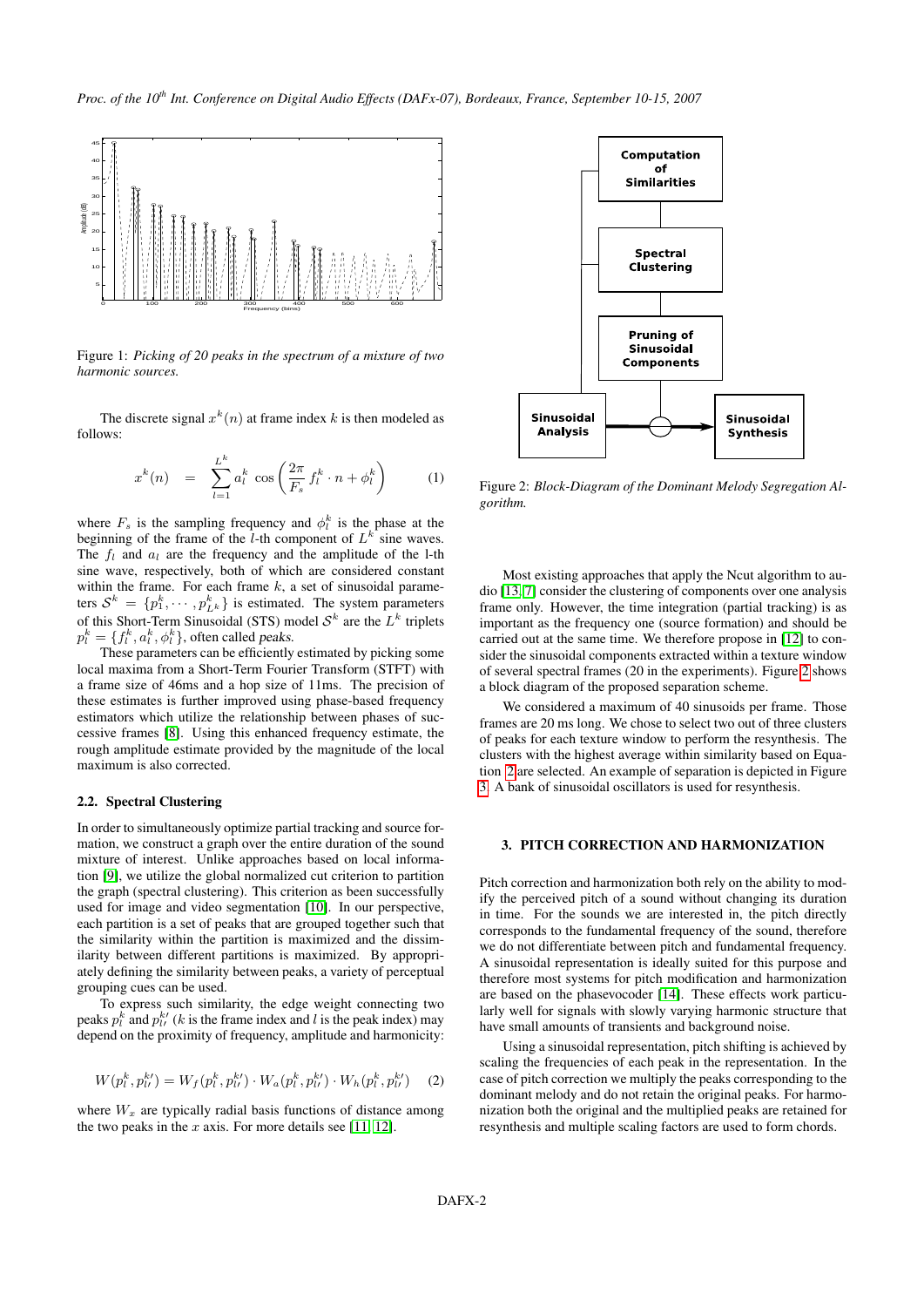<span id="page-2-0"></span>

Figure 3: *Example of Segregation of the Violin (b) from a Violin accompanied by Piano.*

#### 3.1. Pitch Detection

In order to know the required amount of frequency scaling it is necessary to know the underlying pitch of the sound during the frame under consideration. To automatically determine the pitch an implementation of the method described in [\[2\]](#page-3-1) was used. The estimation of the pitch from a monophonic signal is a well studied area and robust methods exist, see [\[5\]](#page-3-5) for a review.

We utilize the autocorrelation function to efficiently estimate the fundamental frequency (f0). For a time signal  $s(n)$  that is stationary, the autocorrelation  $r_s(\tau)$  as a function of the lag  $\tau$  is defined as

$$
r_s(\tau) = 1/N \sum_{j=t}^{t+N} s(t)s(t+\tau)
$$
 (3)

This function has a global maximum for  $\tau = 0$ . If there are also additional global maxima, the signal is called periodic and there exists a lag  $\tau_0$ , the period, so that all these maxima are placed at the lags  $n\tau_0$ , for every integer n, with  $r_s(n\tau_0) = r_s(0)$ .

The inverse of the lag  $\tau_0$  provides an estimation of the fundamental frequency f0. The period is determined by scanning  $r_t(\tau)$ , starting at zero, and stopping at the first global maximum with nonzero abscissa. Quadratic interpolation is used to further improve the frequency estimation. In practical cases, the relative amplitude of those maxima may change and some others maxima may appear due to small aperiodicities of the signal. The issue is then to relevantly select which maximum corresponds to the  $f0$  by considering several candidates under a plausible range and pick the one with the highest confidence, see [\[2,](#page-3-1) [15\]](#page-3-15) for further references on

the algorithm. To avoid picking harmonics as the fundamental frequency the amplitude of the peaks is weighted using the following equation:

$$
r_s(\tau) = r(\tau_{max}) - OctaveCost^2 * log(MinPitch * \tau_{max})
$$
 (4)

#### 3.2. Note Segmentation

After the pitch contour has been generated we apply note segmentation to convert the frequency values in Hz to floating-point MIDI note numbers. The contour is scanned with a window size of 500ms. If the median frequency value is sufficiently far away from the previously detected notes (we found that 0.6 MIDI notes produced good results), the sample is flagged as a note boundary.

Once we have divided the audio into notes, we compare the pitches with the pitches given by a MIDI file. For each audio frame inside each note, we compute

$$
frequency\_multiplier = \frac{mid2Hz(expected\_pitch)}{mid2Hz(detected\_pitch)} \quad (5)
$$

It would be desirable to previously estimate the tuning of the performance. This way, if a different tuning standard  $(A = 442 \text{ Hz})$ instead of 440 Hz, for example) is desired, we can easily change the mapping from Hz to floating-point values.

Currently, if a vibrato is present in the performance, the frequency contour is linearized within each note. Removing any micro-modulations of the pitch contour is desirable for correcting the performances of inexperienced students. However, this is not desirable for performances of skilled musicians who deliberately produce such modulations (vibrato, glissandi, . . . ).

#### 3.3. Harmonization

Adding chords to a melody is a standard task in Computer Assisted Composition (CAC) [\[16\]](#page-3-16), but this generally requires an analysis of the entire piece of music and is not suitable for online processing. In some cases we can use simple online algorithms to add chords. The easiest to automatically add harmonies is to have them precomputed by a human: "at 1.0 seconds, play a C chord. At 1.5 seconds, play a G7 chord, etc". This requires that we know exactly what pitch the user should be creating at every moment.

While this is unreasonable for an improvised performance of contemporary computer music, there are still situations where this constraint is quite valid. In music pedagogy, we often ask students to play their instrument in time with a metronome – in other words, to play specific notes at exactly the right time. This is also true of karaoke – since we are playing a vocal-less version of the music, we know what the user should be singing at every moment of the song. In these cases, adding pre-composed harmonies based purely on the elapsed time is an entirely appropriate method.

In this paper we use a simple and naive harmonization algorithm as a proof-of-concept. Simple harmonies may be added by examining only the current pitch. If we know that the user will be playing a simple melody in a specific key, we can calculate the scale degree of each note. "Scale degree" is the musical term for number of semitones within the octave. Adequate – although not particularly interesting – harmonies can be created by examining only the scale degree. For this paper, we used this simple method to demonstrate that harmonization is possible. More sophisticated approaches can easily be added to the system but are beyond the scope of this paper.